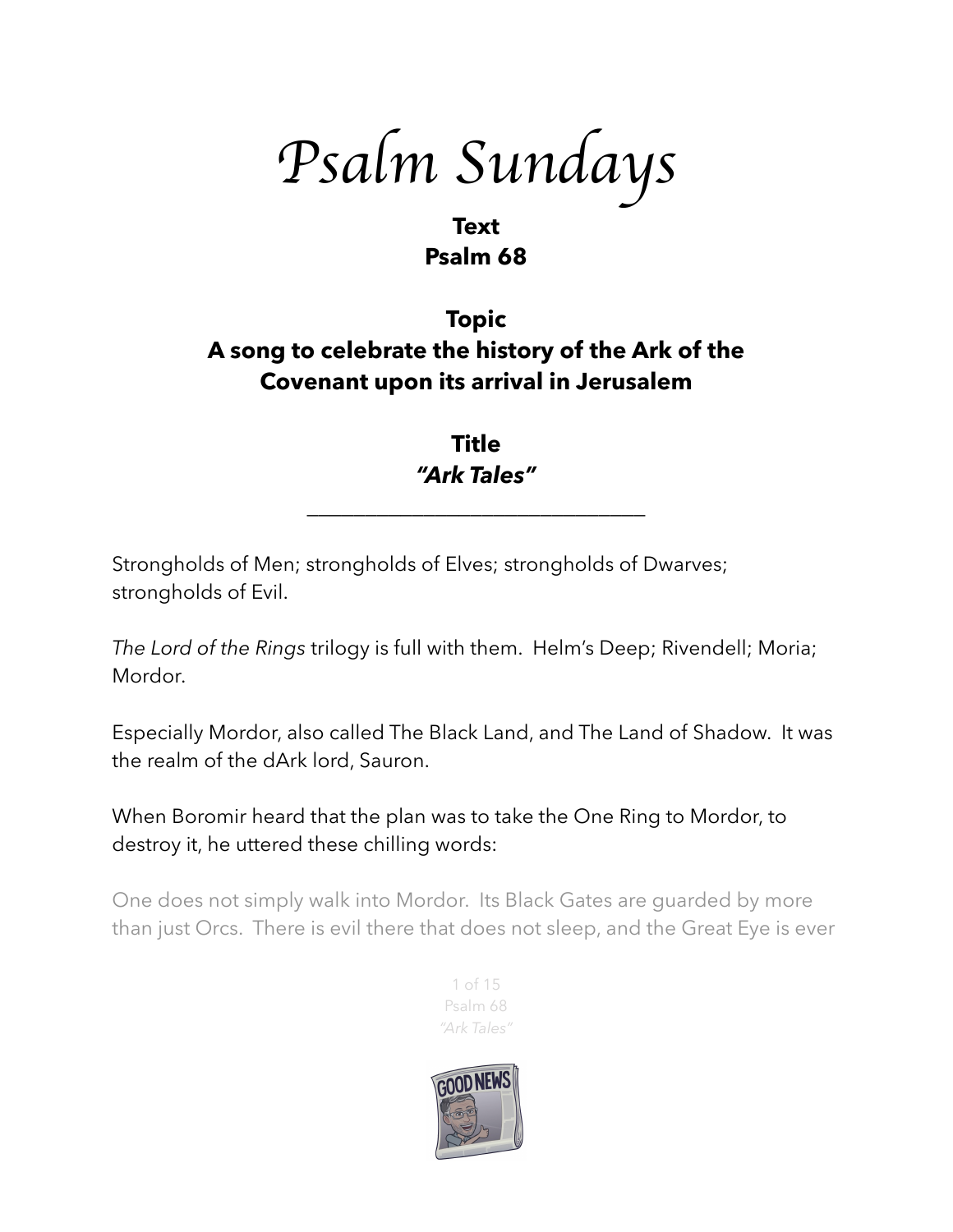watchful. It is a barren wasteland, riddled with fire and ash and dust, the very air you breathe is a poisonous fume.

**There is a stronghold of evil in Psalm 68.** It is named twice in verse fifteen, and then once in verse twenty-two. Bashan.

We don't immediately see it, both because we're not Hebrew, and because we aren't up on supernatural Jewish geography.

The Old Testament says that Bashan was controlled by two kings, Sihon and Og.

They both were associated with the ancient giant clans, the Rephaim and the Anakim (Deuteronomy 2:10-12; Joshua 12:1-5).

Og, for example, slept in a bed that was made of iron, thirteen feet long and six feet wide.

#### One scholar writes:

According to Jewish tradition, [this region of Bashan] was the location where the divine sons of God had descended from Heaven - ultimately corrupting humankind via their offspring with human women [as reported in Genesis 6:1-4]. These offspring were known as Nephilim, [precursors] of the Anakim and the Rephaim (Numbers 13:30-33). In Jewish theology, the spirits of these giants were demons (First Enoch 15:1-12).

Any mention of Bashan would remind a Jew of the Nephilim, and of a demonic stronghold.

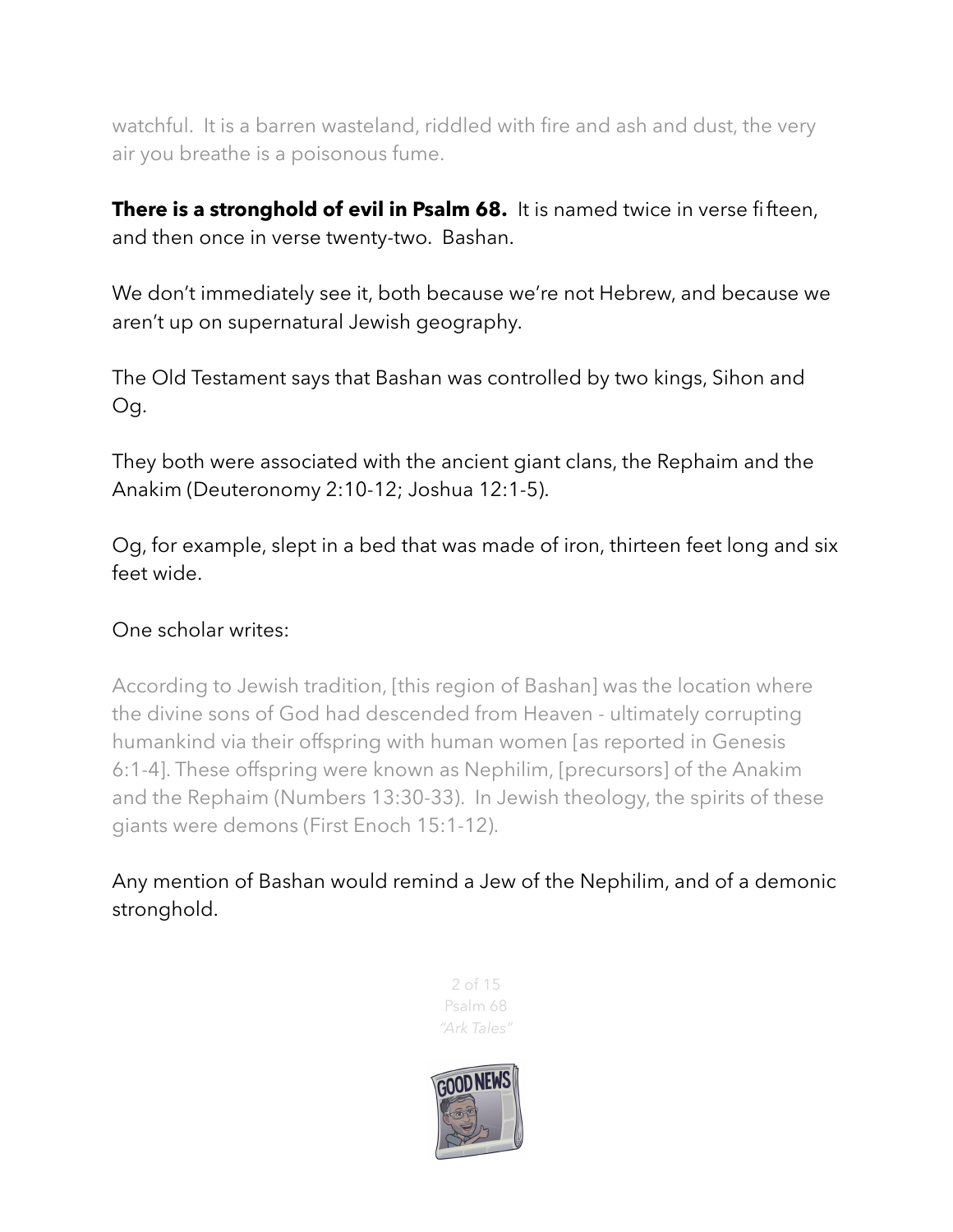What if I told you there was another stronghold in Psalm 68? Again, it isn't immediately obvious but, as we will see, it is the Ark of the Covenant, where the presence of the Lord dwelt among His people.

With that in mind, I'll organize my comments around two points: **#1 God's Presence In Israel Prevailed & Will Prevail Against The Enemy,** and **#2 God's Presence In You Prevails & Will Prevail Against The Enemy.** 

### **#1 - God's Presence In Israel Prevailed & Will Prevail Against The Enemy (v1-34)**

The Ark of the Covenant, that amazing box that was in the Holy of Holies, where God dwelt among Israel, is definitely what this psalm is about:

- Verse seven hints at it, saying, "When You went out before Your people, When You marched through the wilderness..." The Ark preceded the Israelites on their journey.
- Verses twenty-four and twenty-five make it clear this song is about the Ark, "They have seen Your procession, O God, The procession of my God, my King, into the sanctuary. The singers went before, the players on instruments followed after; Among them were the maidens playing timbrels."

#### William MacDonald comments,

This is Israel's national processional, in which the journey of the Ark of the covenant from Mount Sinai to Mount Zion is seen as symbolizing the march of God to ultimate victory. To the Jewish mind, the Ark rightly represented the presence of God; when the Ark moved, God moved. It is quite generally believed that the song was composed to celebrate one particular incident in the history of the Ark - the return to [Jerusalem] after its inglorious capture by



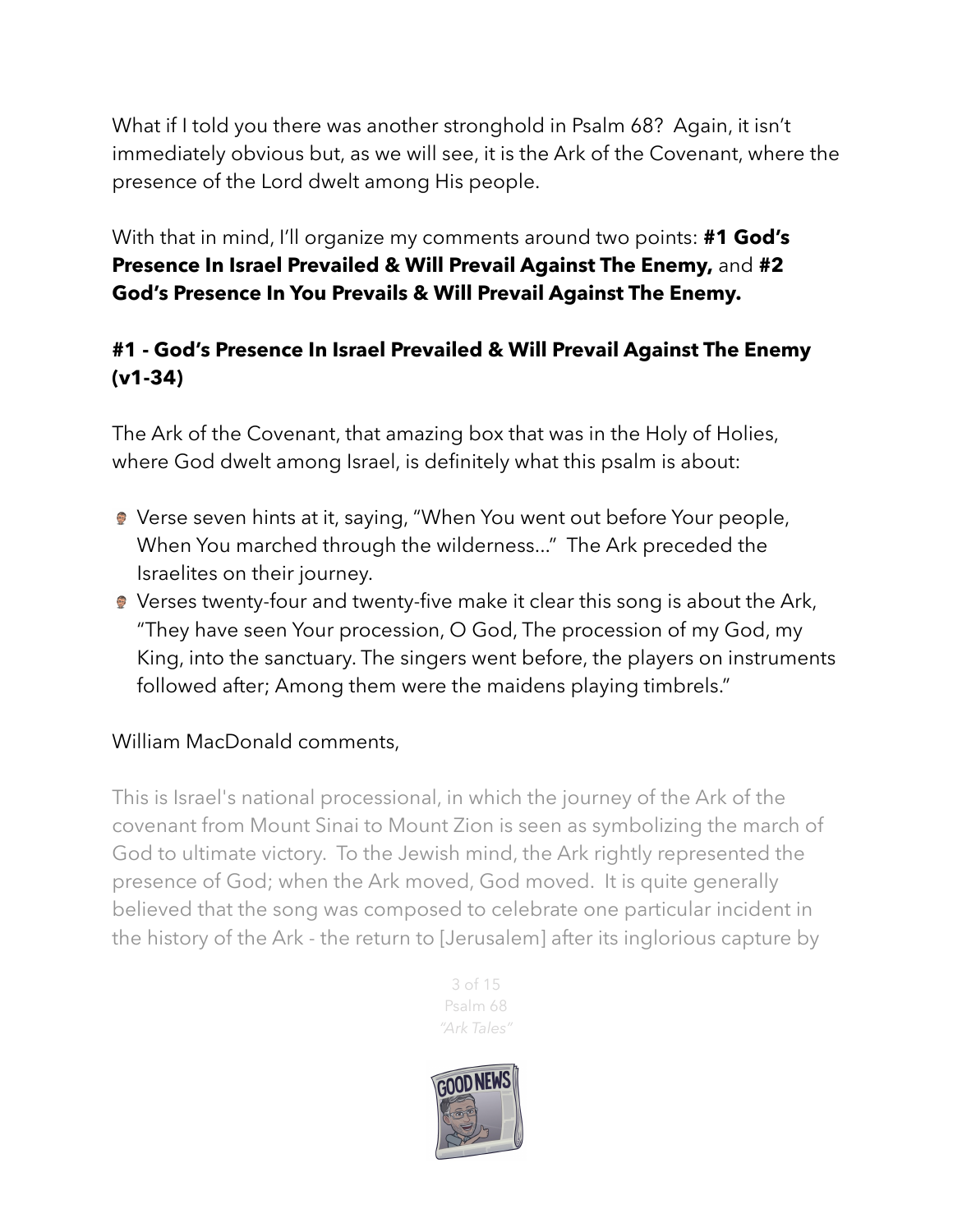the Philistines and after its stay in the house of Obed-Edom (Second Samuel 6:12-18)."

This song tells of the Ark's march through the wilderness, into the Promised Land, to Jerusalem, then far beyond that to God's ultimate triumph over the enemy.

The song has a six verse prelude.

Psa 68:1 To the Chief Musician. A Psalm of David. A Song. Let God arise, Let His enemies be scattered; Let those also who hate Him flee before Him.

The first verse gives us a clue that the movements of the Ark in the wilderness are the subject. These are almost exact words which Moses used when the Ark first started off from Sinai, in Numbers 10:35.

Psa 68:2 As smoke is driven away, So drive them away; As wax melts before the fire, So let the wicked perish at the presence of God.

The power of the Ark is compared to wind and fire. The enemies of God were like smoke and wax. They never had a chance.

Psa 68:3 But let the righteous be glad; Let them rejoice before God; Yes, let them rejoice exceedingly.

"The righteous" is a name for believers. You believe God and He declares you righteous. He grants you a right standing with Him because of what Jesus did on the Cross: "He made Him who knew no sin *to be* sin for us, that we might become the righteousness of God in Him" (Second Corinthians 5:21).



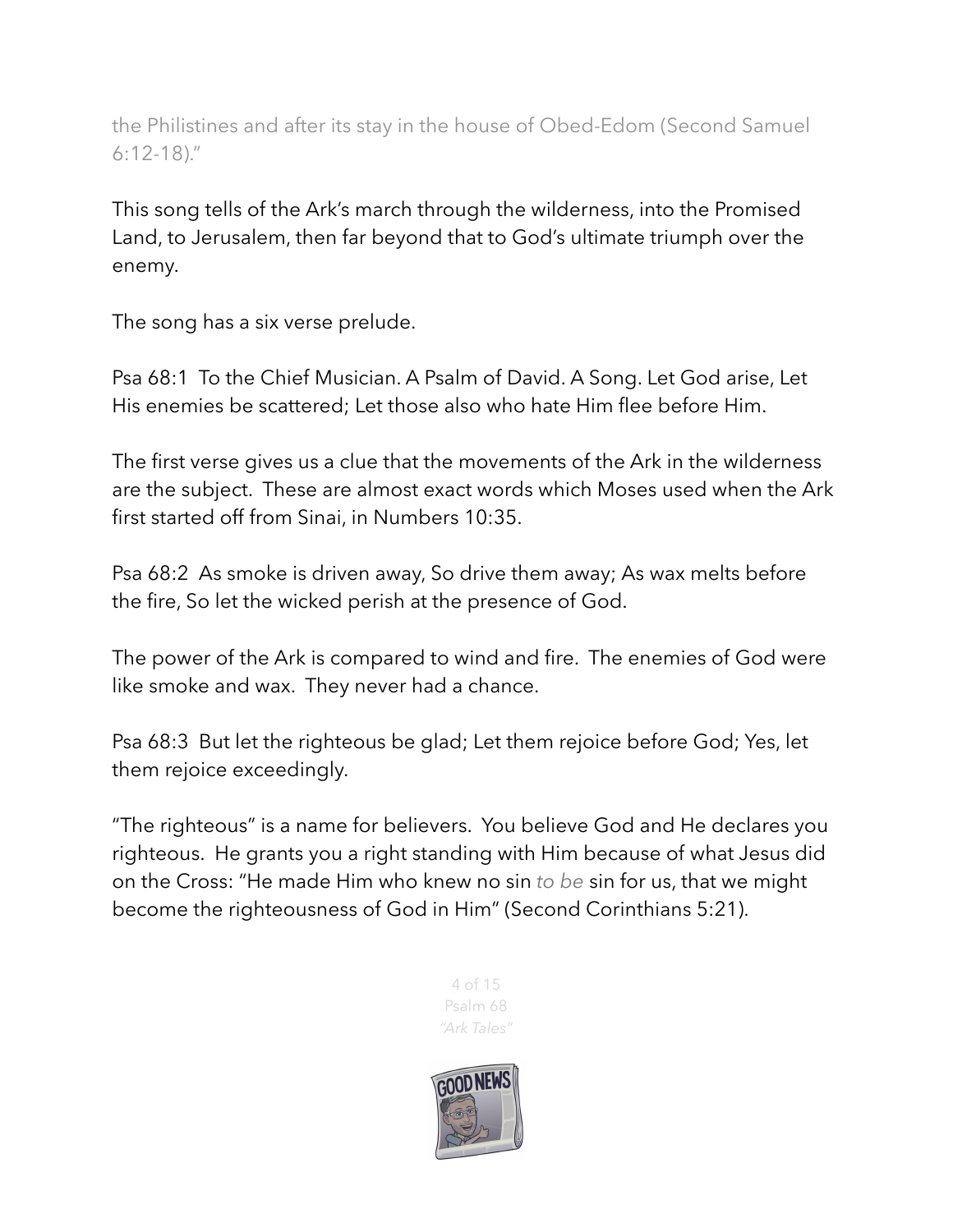A believer can therefore "be glad... rejoice... rejoice exceedingly," knowing they are righteous, and that Heaven awaits after a relatively short time of trouble in this life.

It isn't wishful thinking to focus on the ultimate triumph of God and His people. The Bible is one book in which you want to read the ending first. We typically tell new believers, or seeking nonbelievers, to start by reading the Gospel of John.

Lately I've thought we ought to recommend they read the Revelation of Jesus Christ. At least chapters nineteen through twenty-two.

Psa 68:4 Sing to God, sing praises to His name; Extol Him who rides on the clouds, By His name YAH, And rejoice before Him.

God's Old Testament presence was a cloud by day during the Exodus. "YAH" as a name of God first appears in the Song of Moses. Again, it is a clue that this a song commemorating the Ark's journey through Hebrew history.

Psa 68:5 A father of the fatherless, a defender of widows, Is God in His holy habitation.

Psa 68:6 God sets the solitary in families; He brings out those who are bound into prosperity; But the rebellious dwell in a dry land.

Israel became a nation. The test of a nation is how it treats its most vulnerable. God intended Israel to show compassion to the "fatherless," to "widows," to the "solitary." He intended them to free captives by converting them.

His promise to Israel was "prosperity," both economic and emotional.



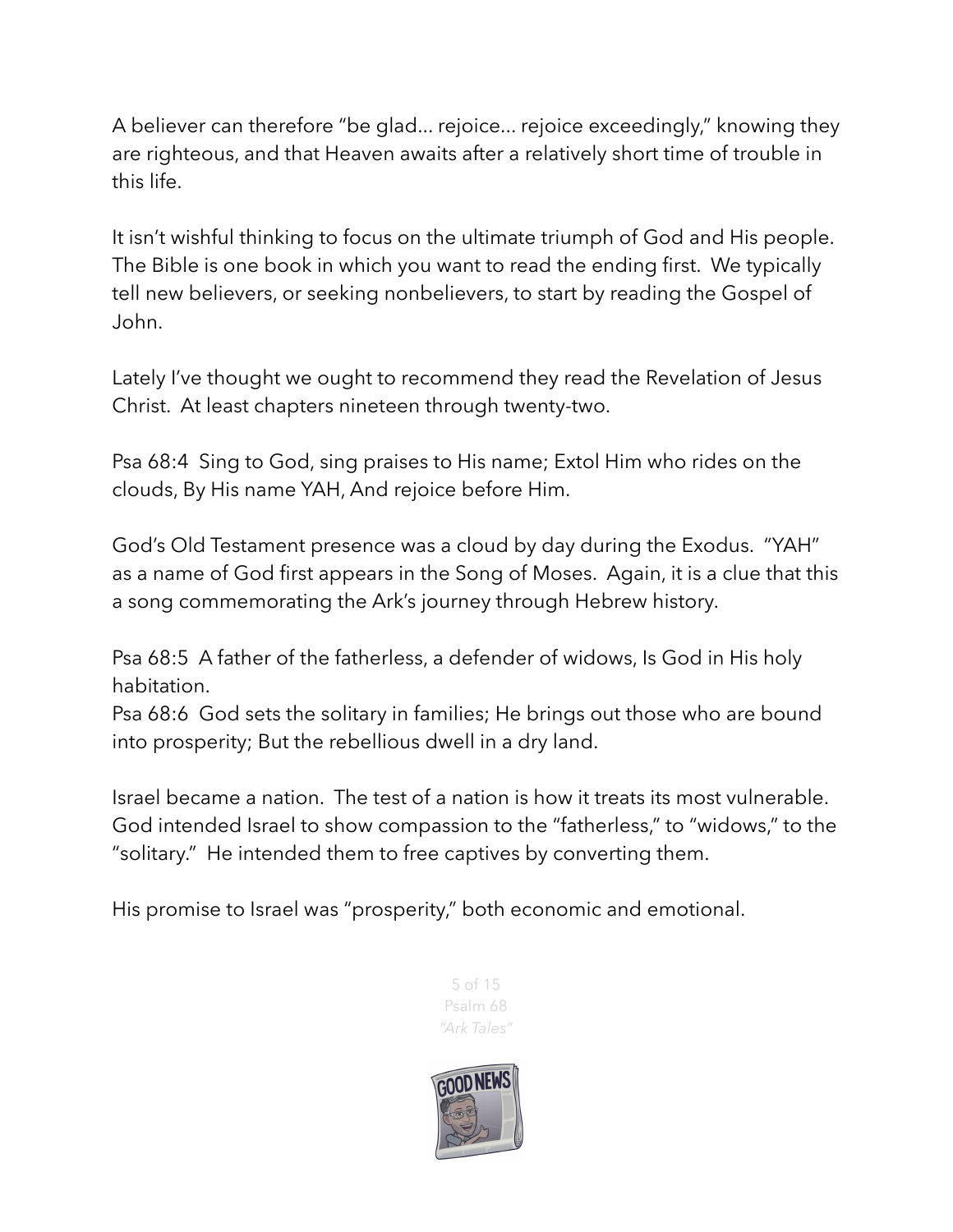Economically; emotionally... Folks aren't currently (or should we say, COVIDLY) doing very well:

- Hertz Car Rental announced its bankruptcy; 17,000 employees are out of work.
- **Suicide and domestic violence are increasing alarmingly. Australia, for** example, says suicide is up 50%.
- According to a recent study, "A third of Americans are showing signs of clinical anxiety or depression, the most definitive and alarming sign yet of the psychological toll exacted by the coronavirus pandemic."

How are we doing? Hard to say.

But I did see this article, in the Christian Post: *"Nearly half of churchgoers say they haven't watched any online service in past 4 weeks."*

It is a time to be rich in faith, and to rejoice in eternal life in Jesus. Being out of fellowship will take its toll if we are not vigilant.

Psa 68:7 O God, when You went out before Your people, When You marched through the wilderness, Selah

Psa 68:8 The earth shook; The heavens also dropped rain at the presence of God; Sinai itself was moved at the presence of God, the God of Israel.

God's creation responded to the march of the Ark. God's dealings with Israel are not some localized belief system. They are cosmic, affecting all the universe, and all mankind. They are momentous, magnificent. They are awesome and amazing.

In verses nine through fourteen, the Ark entered the Promised Land.



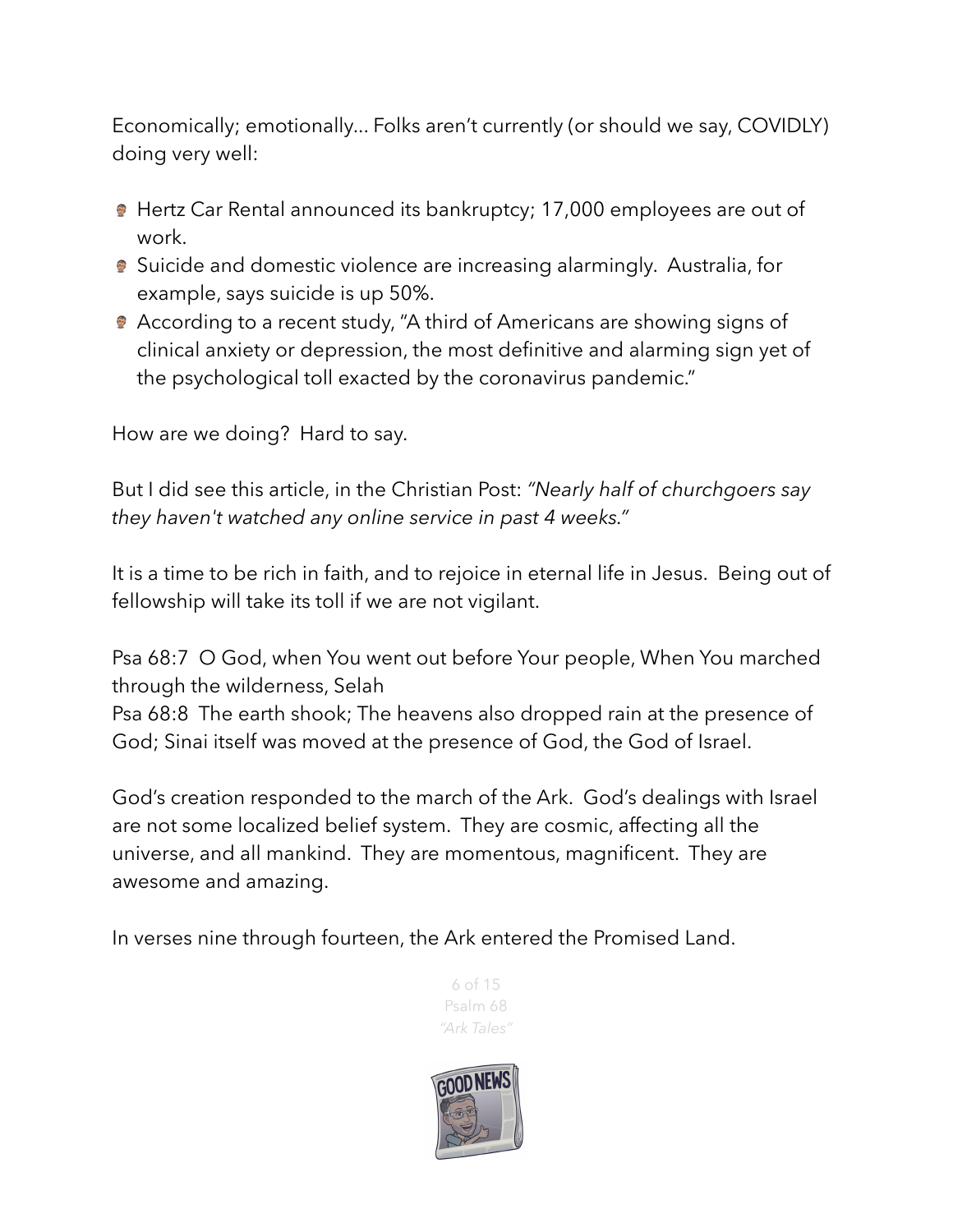Psa 68:9 You, O God, sent a plentiful rain, Whereby You confirmed Your inheritance, When it was weary.

Psa 68:10 Your congregation dwelt in it; You, O God, provided from Your goodness for the poor.

Psa 68:11 The Lord gave the word; Great was the company of those who proclaimed it:

Psa 68:12 "Kings of armies flee, they flee, And she who remains at home divides the spoil.

Psa 68:13 Though you lie down among the sheepfolds, You will be like the wings of a dove covered with silver, And her feathers with yellow gold." Psa 68:14 When the Almighty scattered kings in it, It was white as snow in Zalmon.

When Israel crossed the Jordan River into the Promised Land, the Ark was carried before them, leading the way.

The song describes changes in the weather patterns that brought abundant rain, greening the wilderness, to make it the land flowing with milk and honey.

The Lord "gave the word," meaning He was their military captain as the armies of Israel captured city after city from the enemy.

The Jewish women stayed back, secure, tending the sheep. Their victorious men brought home spoils. As they tried on the beautiful clothes and jewelry, they resembled "the wings of a dove covered with silver," or, when the light hit at a different angle, they gleamed like "feathers with yellow gold."

Enemy kings scattered like a snowfall.

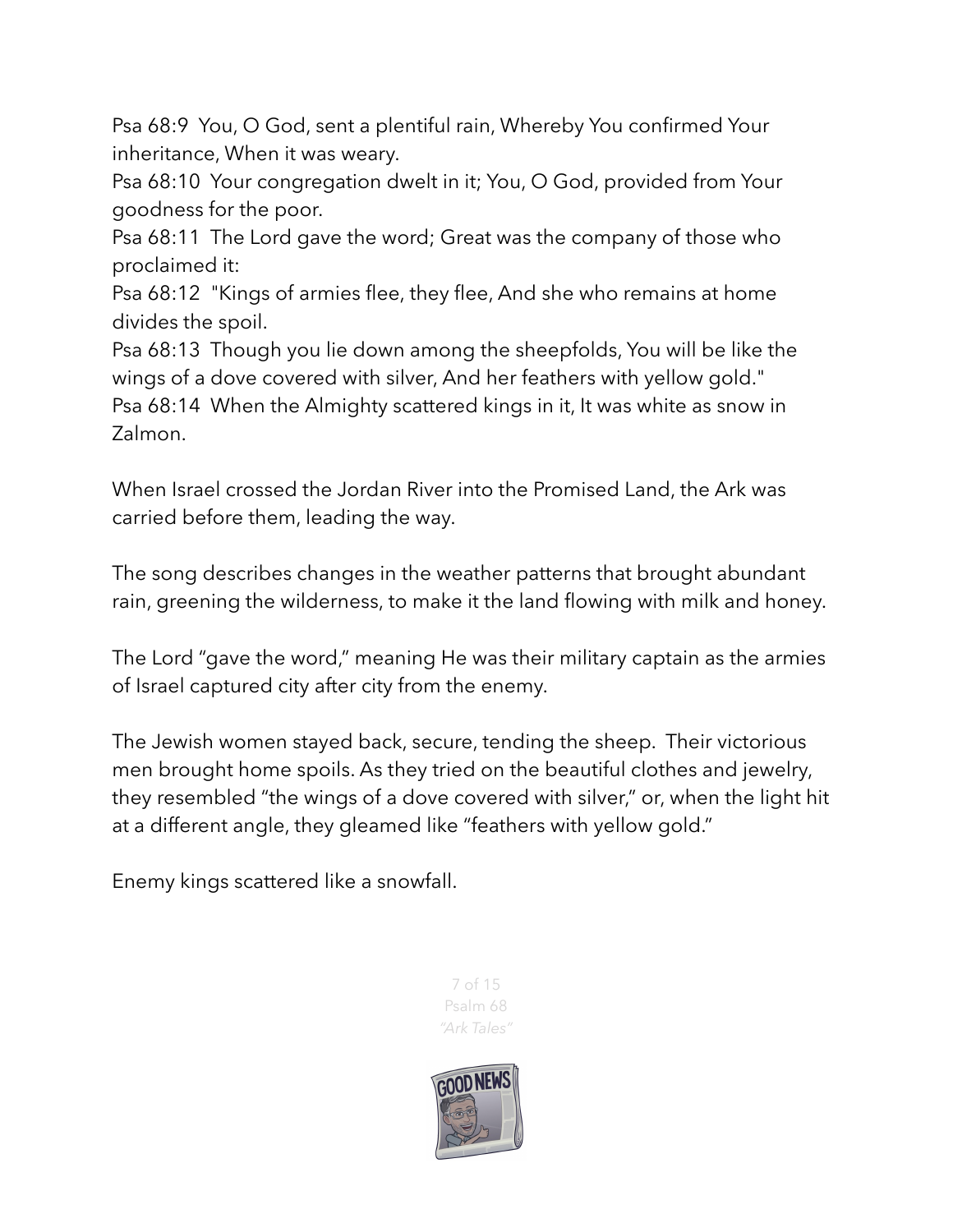I'd like to remind us that giants like Sihon and Og were deeply entrenched in the Promised Land. The main reason that Israel initially refused to enter the land, the one given by the ten faithless spies, was giants:

Num 13:31 [The ten spies said], "We are not able to go up against the people, for they *are* stronger than we."

Num 13:32 And they gave the children of Israel a bad report of the land which they had spied out, saying, "The land through which we have gone as spies *is* a land that devours its inhabitants, and all the people whom we saw in it *are* men of *great* stature.

Num 13:33 There we saw the giants (the descendants of Anak came from the giants); and we were like grasshoppers in our own sight, and so we were in their sight."

If you think I'm making too much of giants, it might be because most make too little. There are more than thirty verses about the Nephilim, or the Rephaim, or the Anakim; and they are 'huge' in Jewish history. Bible commentators prefer to downplay their role.

The next several verses serve as an interlude as the psalm discusses victory over Bashan.

Psa 68:15 A mountain of God is the mountain of Bashan; A mountain of many peaks is the mountain of Bashan.

Wait. If it is "a mountain of God," how can Bashan be an evil stronghold? The word translated "God" is the plural form of *elohim*. Bashan is "a mountain of *elohims*." You can verify that by consulting Strongs Concordance.



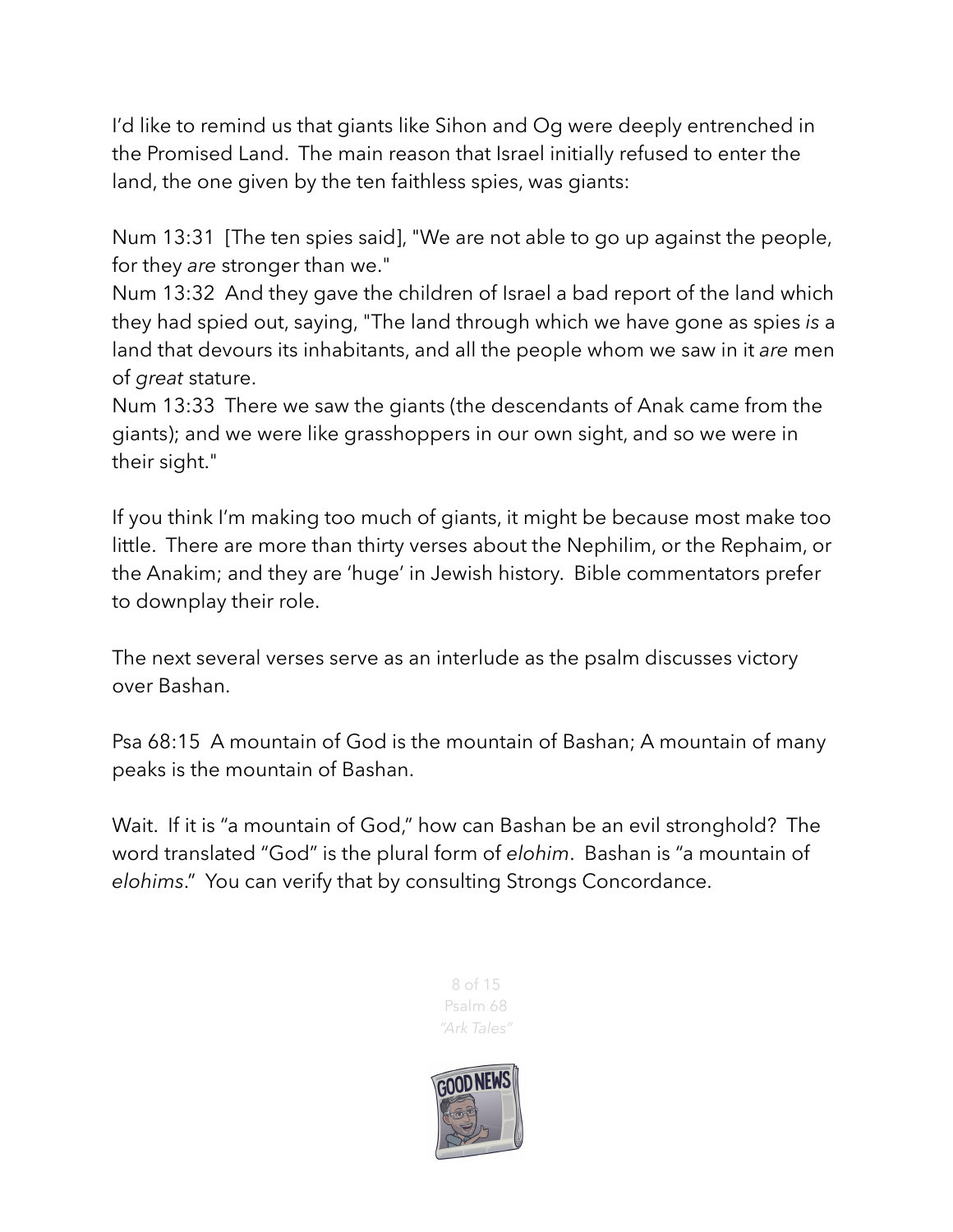The word *elohim* is **not** a name of the triune God. The word *elohim* describes a class of beings. All supernatural beings - God, archangels, Cherubim, Seraphim, the obedient angels... Satan, the fallen angels - all are *elohims*. All supernatural beings are *elohims*; but no other supernatural being is God.

### Bashan is said to be "a mountain of many peaks." One of those peaks is Mount Hermon. One researcher wrote:

In the apocryphal [Book of Enoch](https://www.newworldencyclopedia.org/entry/Book_of_Enoch), Mount Hermon is the place where the [Grigori](https://www.newworldencyclopedia.org/entry/Grigori)  ("Watcher") class of fallen angels descended to [Earth](https://www.newworldencyclopedia.org/entry/Earth). They swore upon the mountain that they would take wives among the daughters of men and then return (Enoch 6), an act corresponding to description of the [Nephilim](https://www.newworldencyclopedia.org/entry/Nephilim) of Genesis 6, which speaks of sexual relations between the "sons of God" and the "daughters of men." ...Ridding the Earth of these Nephilim was one of God's purposes for flooding the world in [the days of Noah].

Psa 68:16 Why do you fume with envy, you mountains of many peaks? This is the mountain which God desires to dwell in; Yes, the LORD will dwell in it forever.

Clearly there is an unresolved conflict between those in Bashan and the Lord. "God desires to dwell in it" means He will conquer His enemies there.

The supernatural conflict was resolved by the Cross of Jesus. There Jesus triumphed over all agents of evil, once-for-all.

Psa 68:17 The chariots of God are twenty thousand, Even thousands of thousands; The Lord is among them as in Sinai, in the Holy Place.



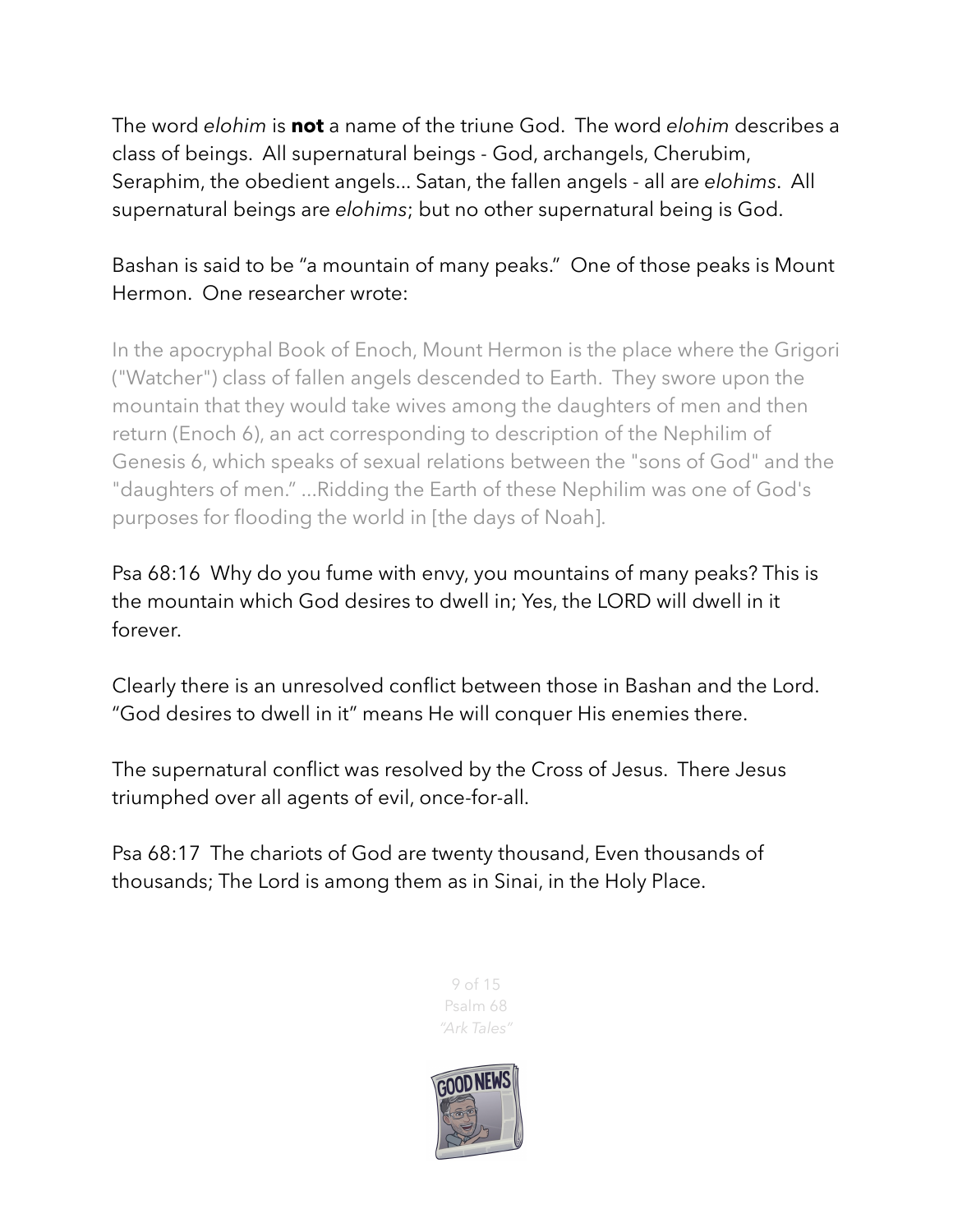This is likely a poetic rendering of the march of the Ark into Jerusalem. Bashan looked on, and could do nothing to stop the glory of the Lord from resting in the Tabernacle.

Psa 68:18 You have ascended on high, You have led captivity captive; You have received gifts among men, Even from the rebellious, That the LORD God might dwell there.

Despite the best efforts of Bashan, and the rebellion of the Jews themselves, God, by His providence, was accomplishing His plan to redeem mankind and creation. The Ark's arrival in the city God loves was a huge moment in the furtherance of the plan to redeem humanity, and creation.

The apostle Paul applies this verse to Jesus in his letter to the church at Ephesus. It is thus a Messianic psalm.

The Lord Jesus ascended into Heaven, is seated there in glory, and in power. It was another great victory brought to pass by the providence of Almighty God.

Psa 68:19 Blessed be the Lord, Who daily loads us with benefits, The God of our salvation! Selah

"Benefits" is not in the Hebrew. The Lord daily loads us. It could read, "the Lord daily burdens us." If you were here last week, we saw this concept in Psalm 55. It means God sustains us in our lot in life. Salvation is only the beginning of His work in us.

Psa 68:20 Our God is the God of salvation; And to GOD the Lord belong escapes from death.



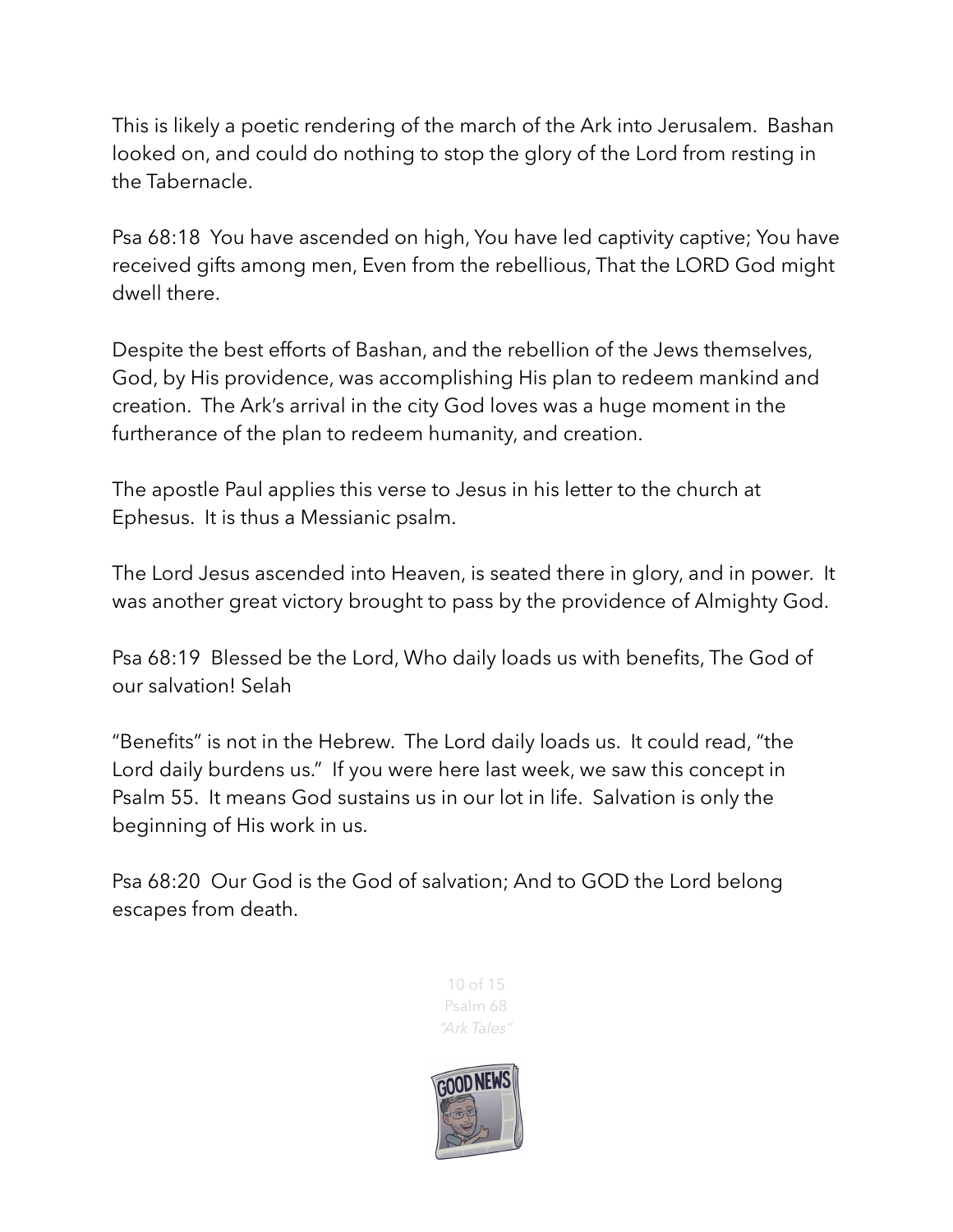There is no other way to be saved but to believe the God of the Bible. In Him alone can a person "escape from" the penalty of sin, which is "death" eternal, conscious suffering in the Lake of Fire.

Psa 68:21 But God will wound the head of His enemies, The hairy scalp of the one who still goes on in his trespasses.

Psa 68:22 The Lord said, "I will bring back from Bashan, I will bring them back from the depths of the sea,

Psa 68:23 That your foot may crush them in blood, And the tongues of your dogs may have their portion from your enemies."

This is a song; it is poetry. This is a picturesque description of God's final dealings with supernatural evildoers. One thing to glean: God will "bring them back from Bashan" declares His intent to save mankind, who have been taken captive by Satan.

Psa 68:24 They have seen Your procession, O God, The procession of my God, my King, into the sanctuary.

David comes back to the event at hand: The arrival of the Ark in Jerusalem for the first time.

Psa 68:25 The singers went before, the players on instruments followed after; Among them were the maidens playing timbrels.

Psa 68:26 Bless God in the congregations, The Lord, from the fountain of Israel.

Psa 68:27 There is little Benjamin, their leader, The princes of Judah and their company, The princes of Zebulun and the princes of Naphtali.

Psa 68:28 Your God has commanded your strength; Strengthen, O God, what You have done for us.



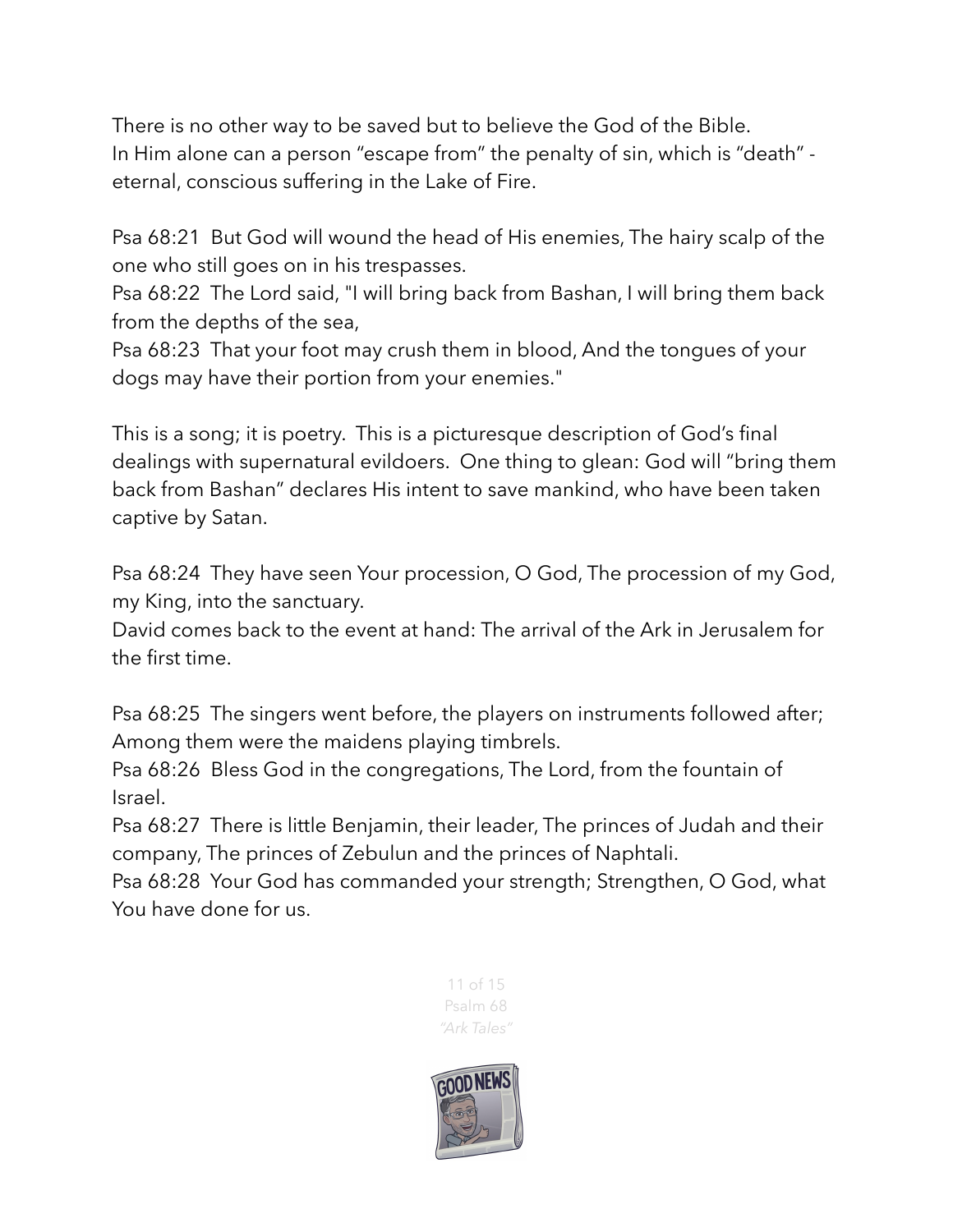This reads like you are flipping through pictures taken at an event. Each tells part of the whole story.

Next the song jumps future, beyond even our time.

Psa 68:29 Because of Your temple at Jerusalem, Kings will bring presents to You.

This is a future Temple, what we call the Millennial Temple.

It will exist in Jerusalem after the Second Coming of Jesus to the earth, to establish the Kingdom of God on the earth for one thousand years.

Psa 68:30 Rebuke the beasts of the reeds, The herd of bulls with the calves of the peoples, Till everyone submits himself with pieces of silver. Scatter the peoples who delight in war.

Beasts and bulls; these refer to evil *elohims*. For example: In Psalm 22, the psalmist says, "Many bulls have surrounded Me; Strong *bulls* of Bashan have encircled Me" (v12).

"Calves of the people" can be translated "flocks of people." It might refer to the armies of the earth who turn on Jesus at His Second Coming. In a sense, those nonbelievers are the flocks of evil entities.

"Till everyone submits himself with pieces of silver" would remind a Jew that, under the Law, a firstborn son is symbolically redeemed by silver coins. In context here, it is promising the Millennium as a time of salvation.



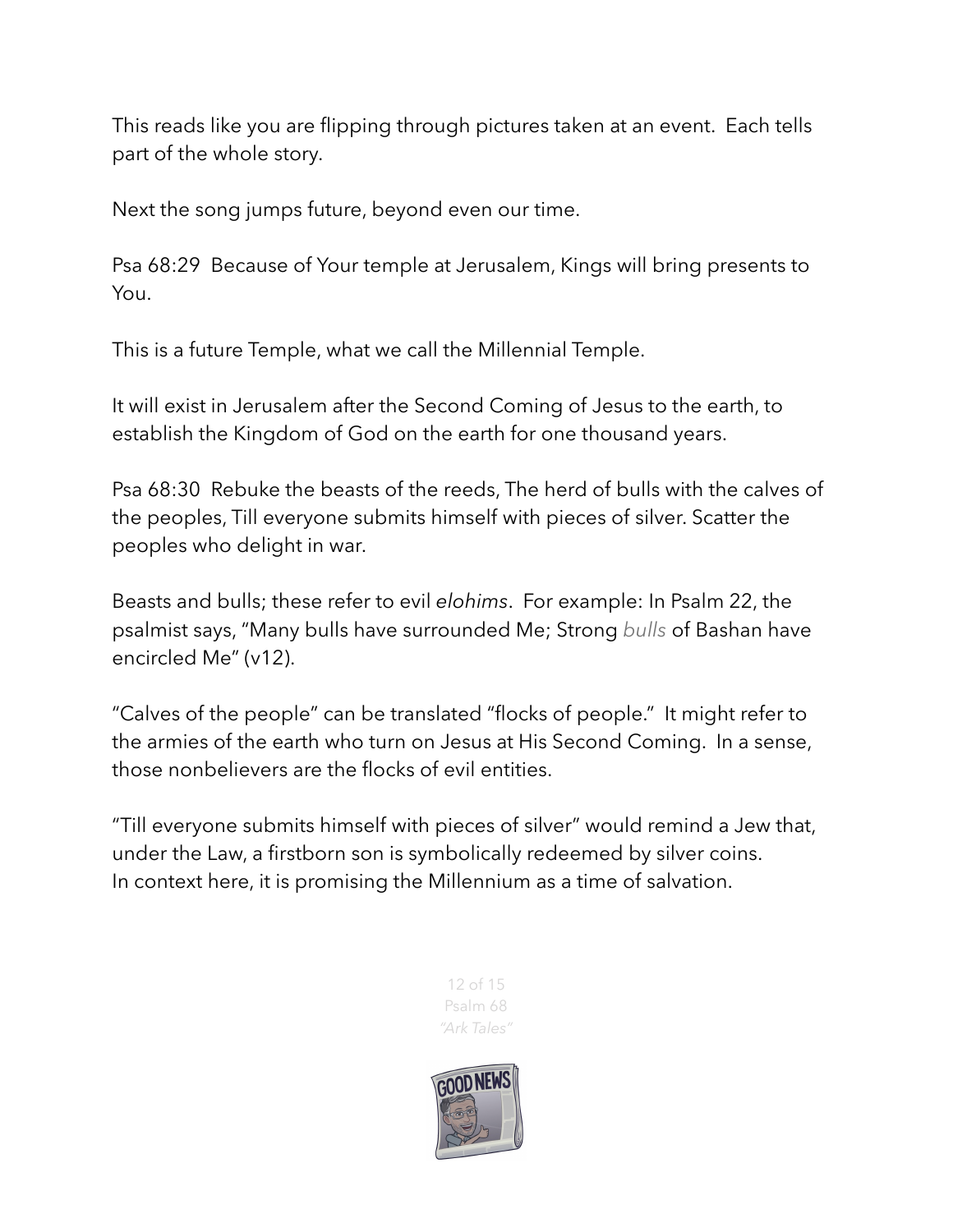Psa 68:31 Envoys will come out of Egypt; Ethiopia will quickly stretch out her hands to God.

Psa 68:32 Sing to God, you kingdoms of the earth; Oh, sing praises to the Lord, Selah

Psa 68:33 To Him who rides on the heaven of heavens, which were of old! Indeed, He sends out His voice, a mighty voice.

Psa 68:34 Ascribe strength to God; His excellence is over Israel, And His strength is in the clouds.

Peace will prevail. Nations will come to Jesus, in Jerusalem, to kneel before Him with gifts. His glory will fill the earth as clouds fill the sky.

The Ark was lost to history before the Babylonian captivity. No biggie. Jesus is coming.

### **#2 - God's Presence In You Prevails & Will Prevail Against The Enemy (v35)**

We are big on context when teaching God's Word. We don't want to read into the text something that is not there. At the same time, we benefit from having the full revelation of God. It gives us freedom to see things in the text that the original human author did not yet understand. It would be silly to ignore them.

I can't help but see **us** in the final verse:

Psa 68:35 O God, You are more awesome than Your holy places. The God of Israel is He who gives strength and power to His people. Blessed be God!



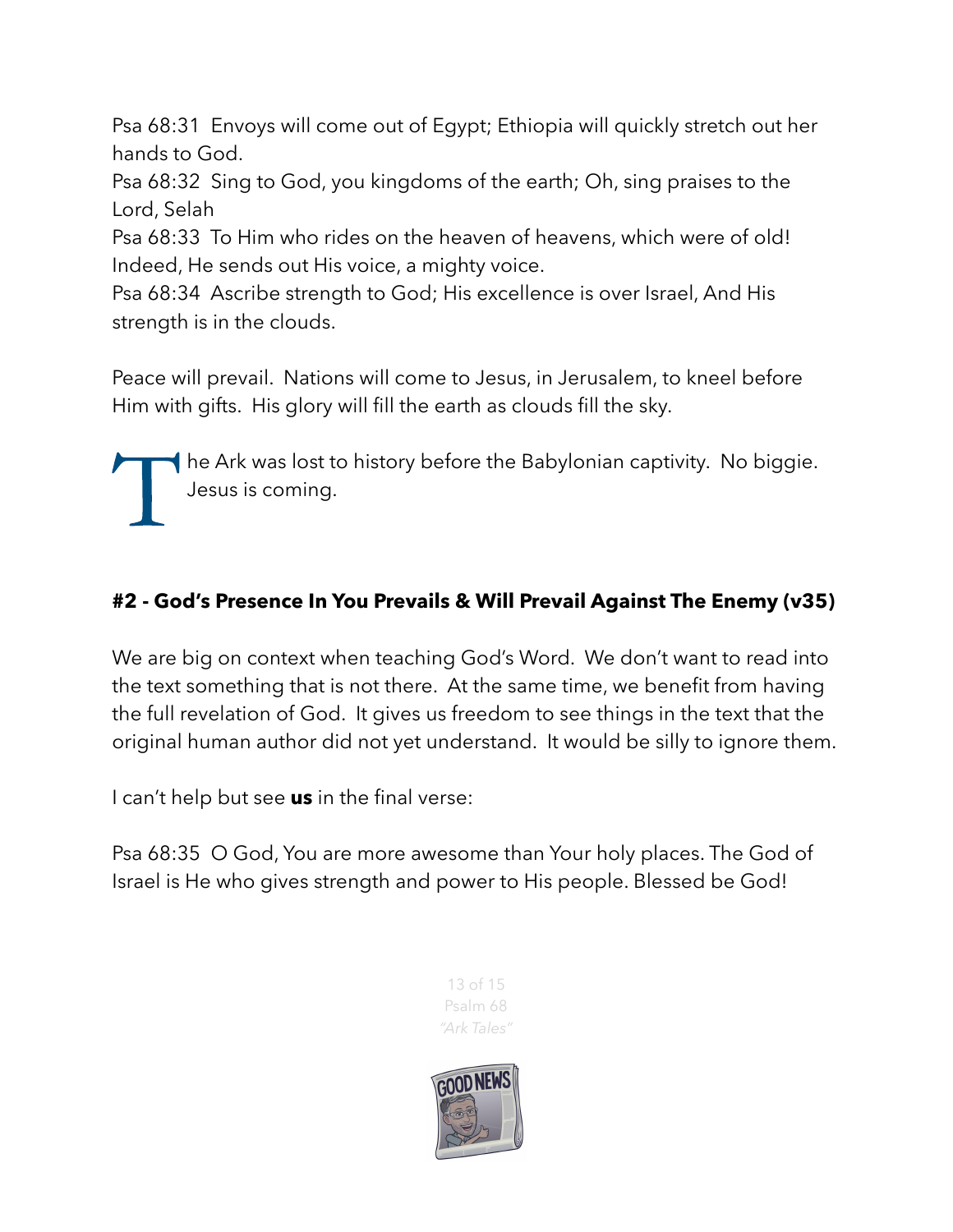Without taking anything away from the celebration at hand, David explained that God was "more awesome" than His presence dwelling in the Ark. There is a hint that God wanted to dwell not just *with* His people, but *in* them. He "gives [us] strength and power."

Jesus told the church, "But you shall receive power when the Holy Spirit has come upon you" (Acts 1:8). He then gave the church the gift of the Holy Spirit, a birthday gift, on the Day of Pentecost. (Which just happens to be today).

I came across a quote this week. It's only four words, but insightful: "We are sacred space."

Individually, and collectively, believers are the Temple - the "sacred space" - of the Holy Spirit. No enemy - natural or supernatural - can prevail against us, either now or in the future.

Let me share something that will encourage you. In the Gospel of Matthew, Jesus took His disciples to "the region of Caesarea Philippi" (16:13). It was there He uttered a favorite phrase of believers, "... I will build my church; and the gates of hell shall not prevail against it (v18 KJV).

We typically think of Satan and his forces attacking us. But "gates" are not for offense; they are defensive. Jesus was describing His assault on the powers of dArkness and evil. He would triumph over them, and because of it, we are assured we will prevail.

Now here is the kicker: **Caesarea Philippi was located at the base of Mount Hermon, in the region of Bashan.**